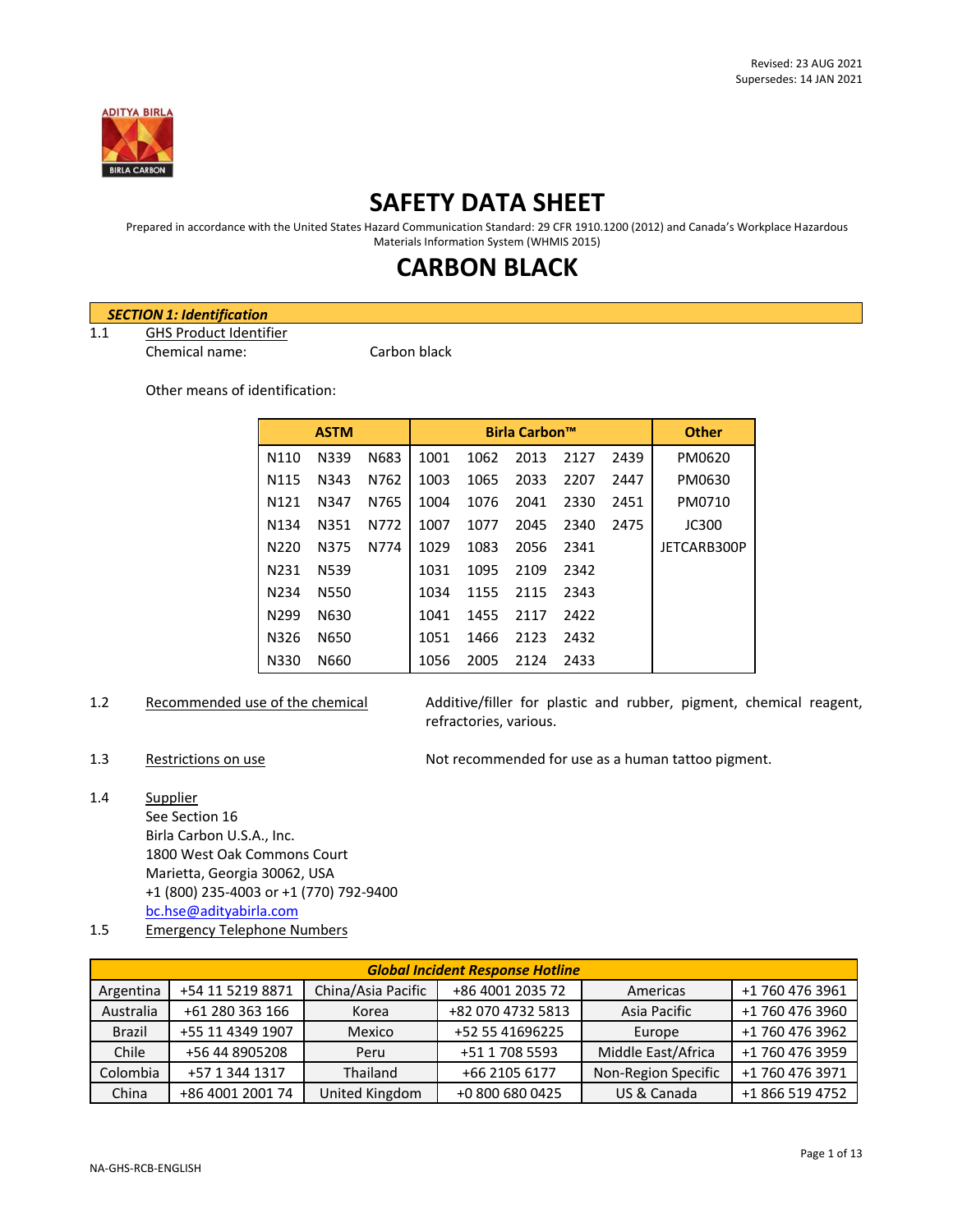|     |             | <b>SECTION 2: Hazard(s) Identification</b>                                                                                                                                                                                                                                                                                |                                                                                                                                                                                                                                                                                                                                                                                                                                                                                                                                                                         |  |  |  |  |
|-----|-------------|---------------------------------------------------------------------------------------------------------------------------------------------------------------------------------------------------------------------------------------------------------------------------------------------------------------------------|-------------------------------------------------------------------------------------------------------------------------------------------------------------------------------------------------------------------------------------------------------------------------------------------------------------------------------------------------------------------------------------------------------------------------------------------------------------------------------------------------------------------------------------------------------------------------|--|--|--|--|
| 2.1 |             | Classification of the substance or mixture                                                                                                                                                                                                                                                                                |                                                                                                                                                                                                                                                                                                                                                                                                                                                                                                                                                                         |  |  |  |  |
|     | USA:        | According to the criteria in OSHA HCS (2012) for classifying hazardous substances, Carbon Black is not<br>classified for any toxicological or eco-toxicological endpoint. As a combustible dust it is designated by<br>OSHA as a hazardous chemical. See 2.2 Labelling and 2.3 "Hazards Not Otherwise Classified (HNOC)". |                                                                                                                                                                                                                                                                                                                                                                                                                                                                                                                                                                         |  |  |  |  |
|     |             | hazards. Carbon Black is classified as a Combustible Dust.                                                                                                                                                                                                                                                                | Canada: According to the criteria in the Canadian Hazardous Product Regulation (HPR) known as Worker<br>Hazardous Material Information System 2015 (WHMIS 2015) carbon black is not classified for any health                                                                                                                                                                                                                                                                                                                                                           |  |  |  |  |
|     | GHS:        |                                                                                                                                                                                                                                                                                                                           | According to the criteria in GHS (UN) for classifying hazardous substances, Carbon Black is not classified<br>for any physico-chemical, toxicological or eco-toxicological endpoint. See 2.4 "Other Hazards"                                                                                                                                                                                                                                                                                                                                                            |  |  |  |  |
| 2.2 |             | <b>GHS Label Elements</b>                                                                                                                                                                                                                                                                                                 |                                                                                                                                                                                                                                                                                                                                                                                                                                                                                                                                                                         |  |  |  |  |
|     |             | Signal word:                                                                                                                                                                                                                                                                                                              | <b>WARNING</b>                                                                                                                                                                                                                                                                                                                                                                                                                                                                                                                                                          |  |  |  |  |
|     |             | Hazard statements:                                                                                                                                                                                                                                                                                                        | May form explosible dust-air mixture if dispersed.                                                                                                                                                                                                                                                                                                                                                                                                                                                                                                                      |  |  |  |  |
|     |             | Pictogram:                                                                                                                                                                                                                                                                                                                | None. Not currently available for combustible dust hazard.                                                                                                                                                                                                                                                                                                                                                                                                                                                                                                              |  |  |  |  |
|     |             | Precautionary statements:                                                                                                                                                                                                                                                                                                 | Keep away from all ignition sources including heat, sparks, and<br>flame.                                                                                                                                                                                                                                                                                                                                                                                                                                                                                               |  |  |  |  |
|     |             |                                                                                                                                                                                                                                                                                                                           | Prevent dust accumulations to minimize explosion hazard.                                                                                                                                                                                                                                                                                                                                                                                                                                                                                                                |  |  |  |  |
|     |             |                                                                                                                                                                                                                                                                                                                           | Control dust exposures to below applicable occupational exposure<br>limits.                                                                                                                                                                                                                                                                                                                                                                                                                                                                                             |  |  |  |  |
| 2.3 |             | and housekeeping practices should be instituted.                                                                                                                                                                                                                                                                          | Hazards Not Otherwise Classified (HNOC): Carbon black may form an explosible dust-air mixture if dispersed.<br>Carbon black can burn or smolder at temperatures greater than 400°C (>752°F) releasing hazardous products<br>such as carbon monoxide (CO), carbon dioxide, and oxides of sulfur. Effective engineering practices, good<br>housekeeping practices, and effective dust removal systems are necessary to minimize carbon black emissions<br>and resultant build-up on horizontal and vertical surfaces. Fugitive carbon black emissions should be minimized |  |  |  |  |
| 2.4 |             | Other Hazards                                                                                                                                                                                                                                                                                                             |                                                                                                                                                                                                                                                                                                                                                                                                                                                                                                                                                                         |  |  |  |  |
|     | Eye:        | May cause reversible mechanical irritation.                                                                                                                                                                                                                                                                               |                                                                                                                                                                                                                                                                                                                                                                                                                                                                                                                                                                         |  |  |  |  |
|     | Skin:       | have been reported.                                                                                                                                                                                                                                                                                                       | May cause mechanical irritation, soiling, and drying of skin. No cases of sensitization in humans                                                                                                                                                                                                                                                                                                                                                                                                                                                                       |  |  |  |  |
|     | Inhalation: |                                                                                                                                                                                                                                                                                                                           | Dust may be irritating to the respiratory tract. Provide local exhaust ventilation. See Section 8.                                                                                                                                                                                                                                                                                                                                                                                                                                                                      |  |  |  |  |

Ingestion: Adverse health effects are not expected.

Carcinogenicity: Carbon black is listed by the International Agency for Research on Cancer (IARC) as a Group 2B substance (*possibly carcinogenic to humans).* See Section 11.

### *SECTION 3: Composition/information on ingredients*

## 3.1 Substance

Carbon Black (amorphous)100%

Common name(s), synonym(s) of the substance: furnace black

CAS number and other unique identifiers for the substance CAS number: 1333-86-4 EINECS-RN: 215-609-9

*SECTION 4: First-aid measures*

4.1 Description of first-aid measures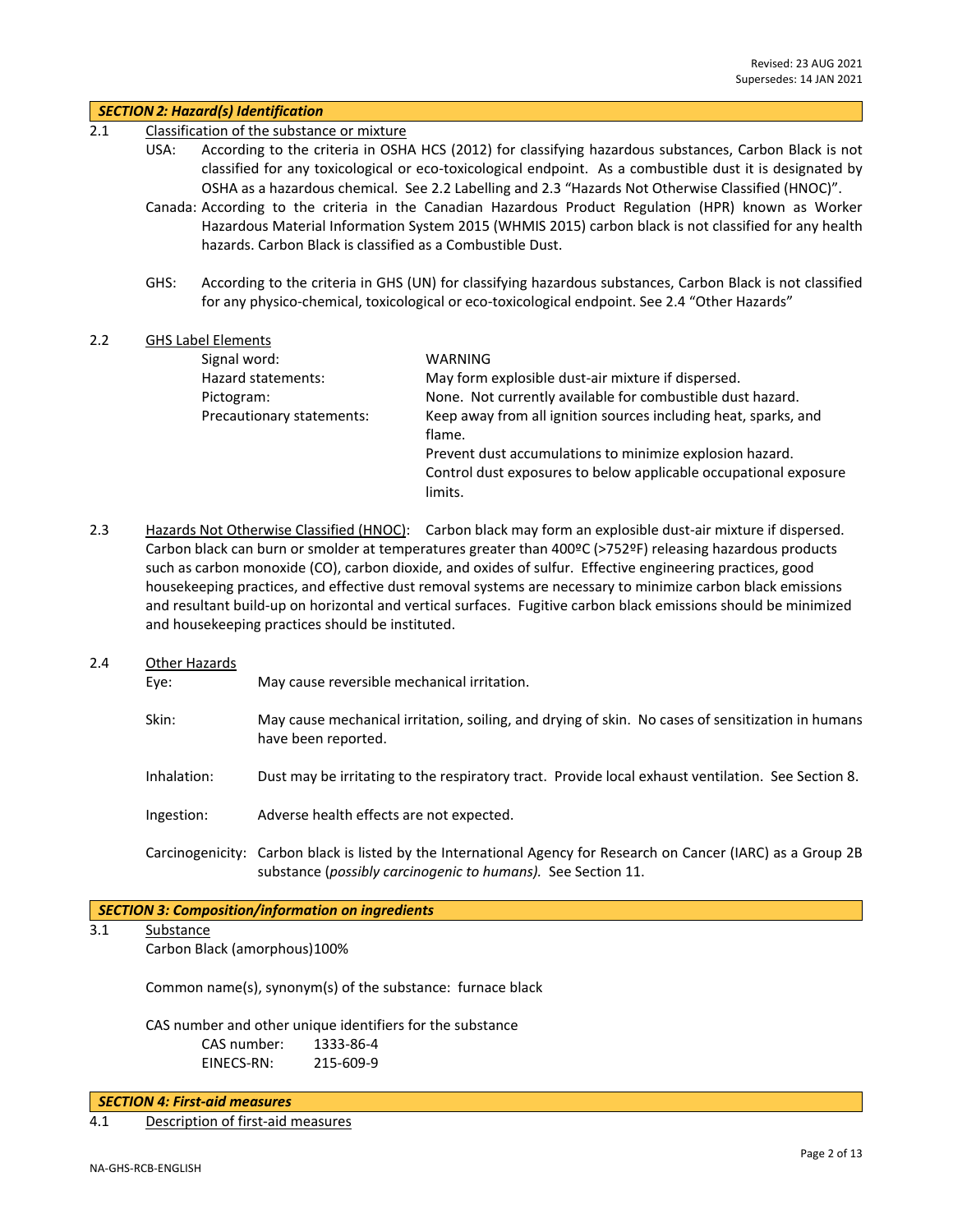- Inhalation: Take affected persons into fresh air. If necessary, restore normal breathing through standard first aid measures.
- Skin: Wash skin with mild soap and water. If symptoms persist, seek medical attention.
- Eye: Rinse eyes thoroughly with large volumes of water keeping eyelids open. If symptoms develop, seek medical attention.
- Ingestion: Do not induce vomiting. If conscious, give several glasses of water. Never give anything by mouth to an unconscious person.
- 4.2 Most important symptoms, both acute and delayed Symptoms: Irritating to the eyes and respiratory tract if exposed above the occupational exposure limits. See Section 2.
- 4.3 Indication of any immediate medical attention and special treatment needed Note to physicians: Treat symptomatically

*SECTION 5: Fire-fighting measures* 5.1 Extinguishing media Suitable extinguishing media: Use foam, carbon dioxide  $(CO<sub>2</sub>)$ , dry chemical, or water fog. A fog spray is recommended if water is used. Unsuitable extinguishing media: Do not use high pressure media which could cause the formation of a potentially explosible dust-air mixture. 5.2 Special hazards arising from the substance or mixture Special hazards arising from the chemical: It may not be obvious that carbon black is burning unless the material is stirred and sparks are apparent. Carbon black that has been on fire should be closely observed for at least 48 hours to ensure no smoldering material is present. Hazardous Combustion Products: Carbon monoxide (CO), carbon dioxide (CO<sub>2</sub>), and oxides of sulfur. 5.3 Advice for fire fighters Special protective equipment for fire-fighters: Wear full protective firefighting gear, including selfcontained breathing apparatus (SCBA). Wet carbon black produces very slipper walking surfaces.

|     | <b>SECTION 6: Accidental release measures</b> |                                                                                                                                                                                                                                                |  |  |  |  |  |
|-----|-----------------------------------------------|------------------------------------------------------------------------------------------------------------------------------------------------------------------------------------------------------------------------------------------------|--|--|--|--|--|
| 6.1 |                                               | Personal precautions, protective equipment and emergency procedures                                                                                                                                                                            |  |  |  |  |  |
|     | Personal precautions:                         | Wet carbon black produces slippery walking surfaces. Avoid dust formation.<br>Wear appropriate personal protective equipment and respiratory protection.<br>See Section 8.                                                                     |  |  |  |  |  |
|     | For emergency responders:                     | Use personal protective equipment recommended in section 8.                                                                                                                                                                                    |  |  |  |  |  |
| 6.2 | <b>Environmental precautions</b>              |                                                                                                                                                                                                                                                |  |  |  |  |  |
|     | Environmental precautions:                    | Carbon black poses no significant environmental hazards. Contain spilled<br>product on land, if possible. As a matter of good practice, minimize<br>contamination of sewage water, soil, groundwater, drainage systems, or<br>bodies of water. |  |  |  |  |  |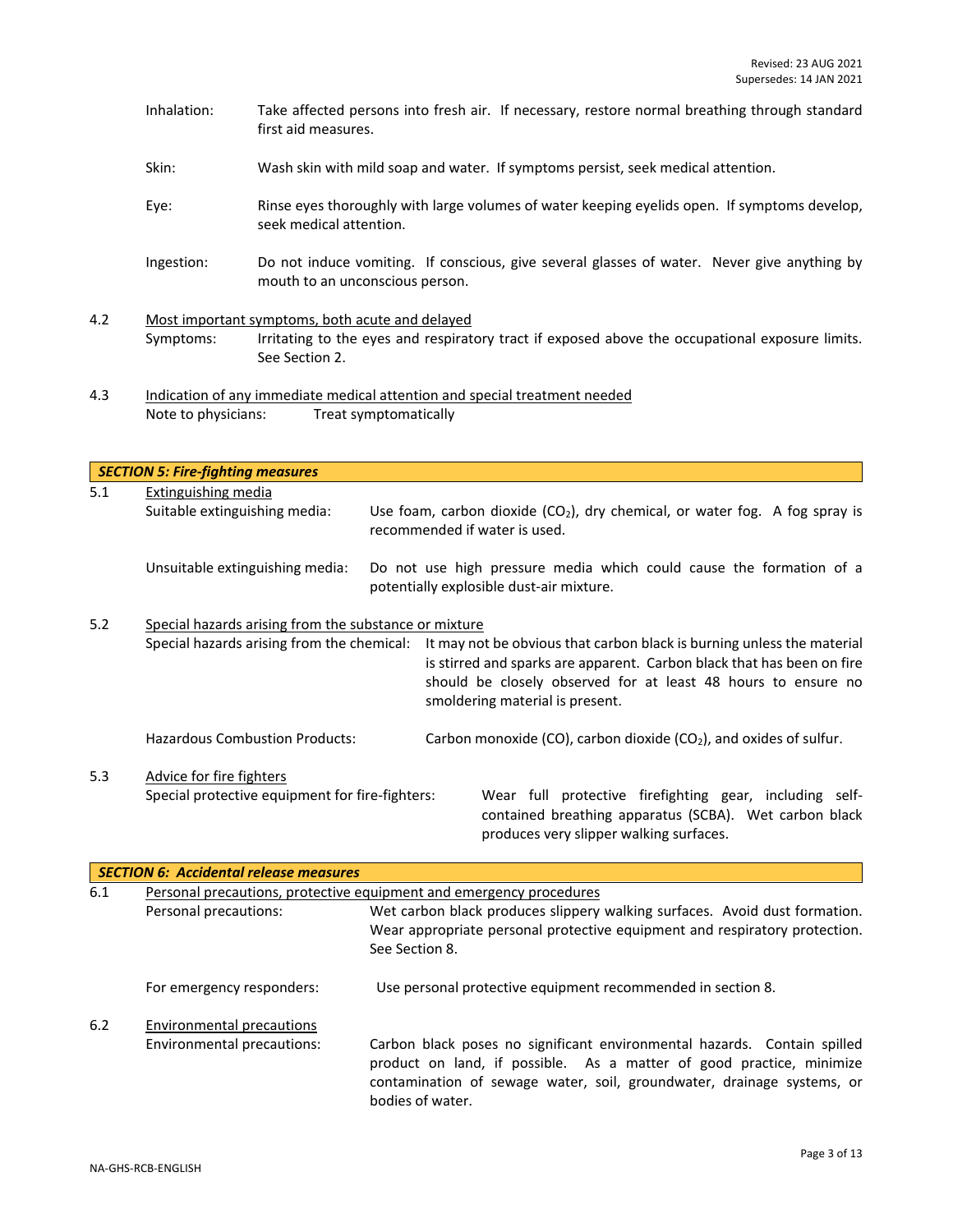6.3 Methods and materials for containment and cleaning up

| Methods for containment: | Prevent further leakage or spillage if safe to do so.                                                                                                                                                                                                                                                              |
|--------------------------|--------------------------------------------------------------------------------------------------------------------------------------------------------------------------------------------------------------------------------------------------------------------------------------------------------------------|
| Methods for cleaning up: | Small spills should be vacuumed when possible. Dry sweeping is not<br>recommended. A vacuum equipped with high efficiency particulate air (HEPA)<br>filtration is recommended. If necessary, light water spray will reduce dust for<br>dry sweeping. Large spills may be shoveled into containers. See Section 13. |

6.4 Reference to other sections Reference to other sections: See section 8. See section 13.

#### *SECTION 7: Handling and storage*

7.1 Precautions for safe handling

Advice on safe handling: Avoid dust formation. Do not breathe dust. Provide appropriate local exhaust to minimize dust formation. Do not use compressed air.

> Take precautionary measures against static discharges. Provide adequate precautions, such as electrical grounding and bonding, or inert atmospheres. Grounding of equipment and conveying systems may be required under certain conditions. Safe work practices include the elimination of potential ignition sources in proximity to carbon black dust; good housekeeping to avoid accumulations of dust on all surfaces; appropriate exhaust ventilation design and maintenance to control airborne dust levels to below the applicable occupational exposure limit. If hot work is required, the immediate work area must be cleared of carbon black dust.

General hygiene considerations: Handle in accordance with good industrial hygiene and safety practices.

#### 7.2 Conditions for safe storage, including any incompatibilities

Storage conditions: Keep in a dry, cool, and well-ventilated location. Store away from heat, ignition sources, and strong oxidizers.

> Carbon black is not classifiable as a Division 4.2 self-heating substance under the UN test criteria. However, current UN criteria for determining if a substance is self-heating is volume dependent. This classification may not be appropriate for large volume storage container.

> Before entering vessels and confined spaces containing carbon black, test for adequate oxygen, flammable gases and potential toxic air contaminants. Do not allow dust to accumulate on surfaces.

Incompatible materials: Strong oxidizers.

#### *SECTION 8: Exposure controls/personal protection*

| 8.1 | Control parameters    |  |  |  |  |  |
|-----|-----------------------|--|--|--|--|--|
|     | Exposure limit values |  |  |  |  |  |
|     | Canada:               |  |  |  |  |  |
|     | Mexico:               |  |  |  |  |  |
|     | LIC ACCULTIVE         |  |  |  |  |  |

3.0 mg/m $3$  TWA, inhalable 3.5 mg/m $3$  TWA US ACGIH - TLV:  $3.0 \text{ mg/m}^3$  TWA, inhalable US OSHA - PEL: 3.5 mg/m<sup>3</sup> TWA, inhalable

#### 8.2 Exposure controls

Engineering controls: Use process enclosures and/or exhaust ventilation to keep airborne dust concentrations below the occupational exposure limit.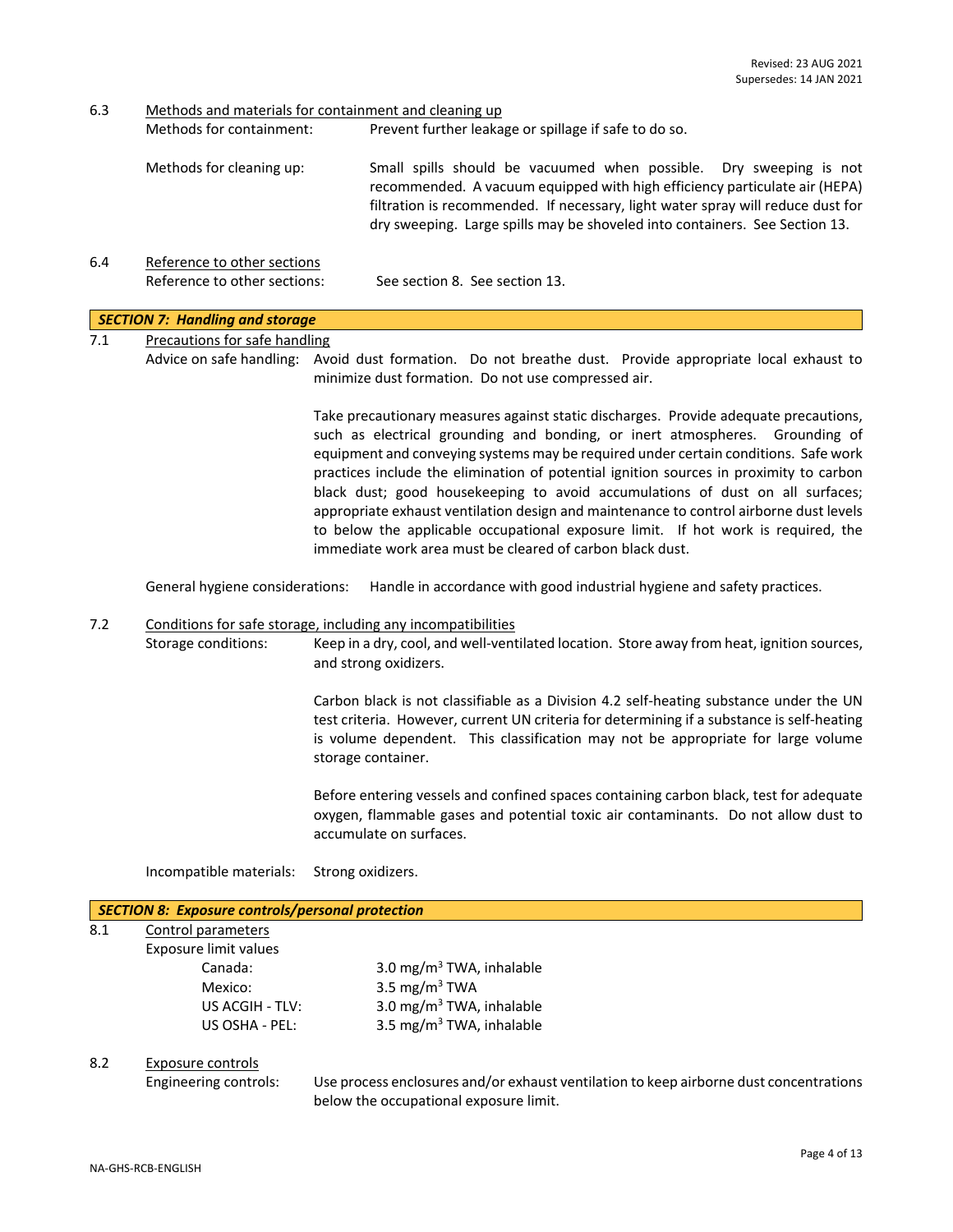#### Personal Protective Equipment (PPE)

Respiratory: Approved air purifying respirator (APR) should be used where airborne dust concentrations are expected to exceed occupational exposure limits. Use a positivepressure, air supplied respirator if there is any potential for uncontrolled release, exposure levels are not known, or in circumstances where APRs may not provide adequate protection.

> When respiratory protection is required to minimize exposures to carbon black, programs should follow the requirements of the appropriate governing body for the country, province or state. Selected references to respiratory protection standards are provided below:

- OSHA 29CFR1910.134, Respiratory Protection
- CR592 Guidelines for Selection and Use of Respiratory Protective Devices (CEN)
- German/European Standard DIN/EN 143, Respiratory Protective Devices for Dusty Materials (CEN)

| Hand protection:     | Wear protective gloves. Use a barrier cream. Wash hands and skin with mild<br>soap and water.                                                  |
|----------------------|------------------------------------------------------------------------------------------------------------------------------------------------|
| Eye/face protection: | Wear safety glasses or goggles.                                                                                                                |
| Skin protection:     | Wear general protective clothing to minimize skin contact. Wash clothing<br>daily. Work clothes should not be taken home.                      |
| Other:               | Emergency eyewash and safety showers should be in close proximity. Wash<br>hands and face thoroughly with mild soap before eating or drinking. |

Environmental exposure controls: In accordance with all local legislation and permit requirements.

|     | <b>SECTION 9: Physical and chemical properties</b>    |                                                       |
|-----|-------------------------------------------------------|-------------------------------------------------------|
| 9.1 | Information on basic physical and chemical properties |                                                       |
|     | Appearance:                                           | powder or pellet                                      |
|     | Color:                                                | black                                                 |
|     | Odor:                                                 | odorless                                              |
|     | Odor threshold:                                       | not applicable                                        |
|     | Melting point/freezing point:                         | not applicable                                        |
|     | Boiling point/range:                                  | not applicable                                        |
|     | Vapor pressure:                                       | not applicable                                        |
|     | Vapor Density:                                        | not applicable                                        |
|     | Oxidizing properties:                                 | not applicable                                        |
|     | Flash Point:                                          | not applicable                                        |
|     | Flammability:                                         | not flammable                                         |
|     | <b>Explosive properties:</b>                          | Dust may form explosible mixture in air               |
|     | Explosion limits (air):                               |                                                       |
|     | Upper:                                                | not available                                         |
|     | Lower:                                                | 50 $g/m^3$ (dust)                                     |
|     | Evaporation rate:                                     | not applicable                                        |
|     | Density: $(20^{\circ}C)$ :                            | $1.7 - 1.9$ g/cm <sup>3</sup>                         |
|     | Bulk density:                                         | 1.25-40 lb/ft <sup>3</sup> , 20-640 kg/m <sup>3</sup> |
|     | Pellets:                                              | 200-680 kg/m <sup>3</sup>                             |
|     | Powder (fluffy):                                      | 20-380 kg/m <sup>3</sup>                              |
|     | Solubility (in Water):                                | insoluble                                             |
|     | pH value: (ASTM 1512):                                | 4-11 [50 g/l water, 68ºF (20ºC)]                      |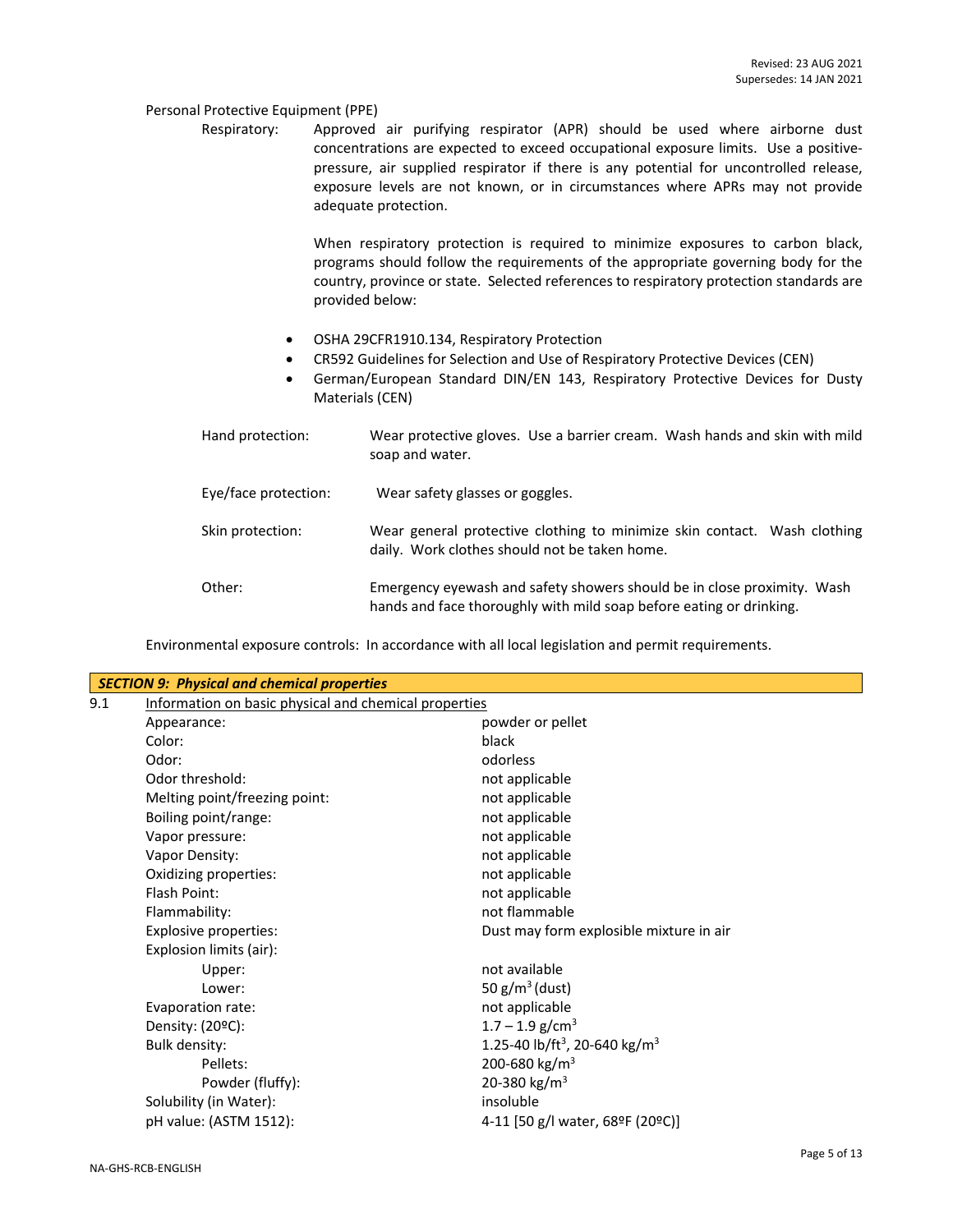|      | Partition coefficient (n-octanol/water):<br>Viscosity:<br>Decomposition temperature:<br>Auto-ignition temperature:<br>Minimum Ignition temperature:<br>Minimum ignition energy:<br>Ignition energy:<br>Maximum absolute explosion pressure:<br>Maximum rate of pressure rise:<br><b>Burn Velocity:</b><br><b>Kst Value:</b><br>Dust explosion classification:<br>Decomposition temperature: | not applicable<br>not applicable<br>not applicable<br>$>140$ <sup>o</sup> C<br>>500ºC (BAM Furnace)(VDI 2263)<br>>315ºC (Godberg-Greenwald Furnace)(VDI 2263)<br>>10,000 mJ (VDI 2263)<br>not available<br>10 bar (VDI 2263)<br>30-400 bar/sec (VDI 2263 and ASTM E1226-88)<br>> 45 seconds (not classified as "highly flammable" or "easily<br>ignitable")<br>not available<br>ST <sub>1</sub><br>not applicable |
|------|---------------------------------------------------------------------------------------------------------------------------------------------------------------------------------------------------------------------------------------------------------------------------------------------------------------------------------------------------------------------------------------------|-------------------------------------------------------------------------------------------------------------------------------------------------------------------------------------------------------------------------------------------------------------------------------------------------------------------------------------------------------------------------------------------------------------------|
| 9.2  | Other information<br>Not available                                                                                                                                                                                                                                                                                                                                                          |                                                                                                                                                                                                                                                                                                                                                                                                                   |
|      | <b>SECTION 10: Stability and reactivity</b>                                                                                                                                                                                                                                                                                                                                                 |                                                                                                                                                                                                                                                                                                                                                                                                                   |
| 10.1 | Reactivity                                                                                                                                                                                                                                                                                                                                                                                  |                                                                                                                                                                                                                                                                                                                                                                                                                   |
|      | Reactivity:                                                                                                                                                                                                                                                                                                                                                                                 | May react exothermically upon contact with strong oxidizers.                                                                                                                                                                                                                                                                                                                                                      |
| 10.2 | Chemical stability                                                                                                                                                                                                                                                                                                                                                                          |                                                                                                                                                                                                                                                                                                                                                                                                                   |
|      | Stability:                                                                                                                                                                                                                                                                                                                                                                                  | Stable under normal ambient conditions.                                                                                                                                                                                                                                                                                                                                                                           |
|      | <b>Explosion data</b><br>Sensitivity to mechanical impact:                                                                                                                                                                                                                                                                                                                                  | Not sensitive to mechanical impact                                                                                                                                                                                                                                                                                                                                                                                |
|      | Sensitivity to static discharge:                                                                                                                                                                                                                                                                                                                                                            | Dust may form explosible mixture in air. Avoid dust formation. Do not create<br>a dust cloud. Take precautionary measures against static discharges. Ensure<br>all equipment is earthed/grounded before beginning transfer operation.                                                                                                                                                                             |
| 10.3 | Possibility of hazardous reactions<br>Hazardous polymerization:                                                                                                                                                                                                                                                                                                                             | Does not occur.                                                                                                                                                                                                                                                                                                                                                                                                   |
|      | Possibility of hazardous reactions: None under normal conditions.                                                                                                                                                                                                                                                                                                                           |                                                                                                                                                                                                                                                                                                                                                                                                                   |
| 10.4 | Conditions to avoid<br>Conditions to avoid:                                                                                                                                                                                                                                                                                                                                                 | Avoid high temperatures >400°C (>752°F) and sources of ignition.                                                                                                                                                                                                                                                                                                                                                  |
| 10.5 | Incompatible materials<br>Incompatible materials:                                                                                                                                                                                                                                                                                                                                           | Strong oxidizers.                                                                                                                                                                                                                                                                                                                                                                                                 |
| 10.6 | Hazardous decomposition products<br>Hazardous decomposition products:                                                                                                                                                                                                                                                                                                                       | Carbon monoxide, carbon dioxide, organic products of combustion,<br>oxides of sulfur.                                                                                                                                                                                                                                                                                                                             |
|      | <b>SECTION 11: Toxicological information</b>                                                                                                                                                                                                                                                                                                                                                |                                                                                                                                                                                                                                                                                                                                                                                                                   |
| 11.1 | Information on toxicological effects                                                                                                                                                                                                                                                                                                                                                        |                                                                                                                                                                                                                                                                                                                                                                                                                   |
|      | <b>Acute Toxicity:</b>                                                                                                                                                                                                                                                                                                                                                                      |                                                                                                                                                                                                                                                                                                                                                                                                                   |
|      | Oral LD50:                                                                                                                                                                                                                                                                                                                                                                                  | $LD_{50}$ (rat) > 8000 mg/kg. (Equivalent to OECD TG 401)                                                                                                                                                                                                                                                                                                                                                         |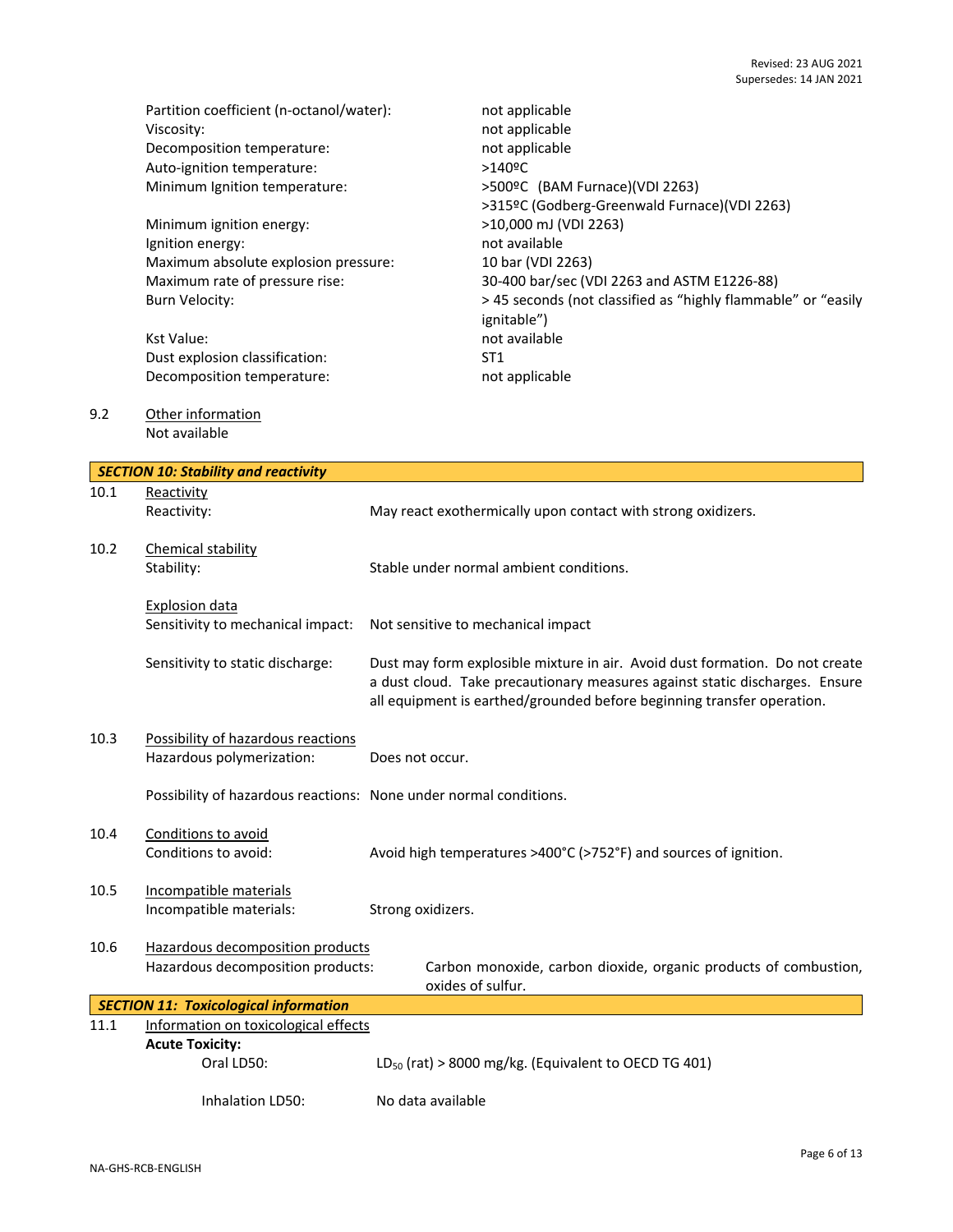| Dermal LD50:                   | No data available                                                                                                                                                                                                                                                                                                                                                                                                                                                                                                                         |                                                                                                                                                                                                                                                                                                                                                                             |  |  |  |
|--------------------------------|-------------------------------------------------------------------------------------------------------------------------------------------------------------------------------------------------------------------------------------------------------------------------------------------------------------------------------------------------------------------------------------------------------------------------------------------------------------------------------------------------------------------------------------------|-----------------------------------------------------------------------------------------------------------------------------------------------------------------------------------------------------------------------------------------------------------------------------------------------------------------------------------------------------------------------------|--|--|--|
| Skin corrosion/irritation:     | Rabbit: not irritating. (Equivalent to OECD TG 404)<br>Edema = $0$ (max. attainable irritation score: 4)<br>Erythema = $0$ (max. attainable irritation score: 4)<br>Assessment: Not irritating to skin.                                                                                                                                                                                                                                                                                                                                   |                                                                                                                                                                                                                                                                                                                                                                             |  |  |  |
| Serious eye damage/irritation: | Rabbit: not irritating. (OECD TG 405)<br>Cornea: 0 (max. attainable irritation score: 4)<br>Iris: 0 (max. attainable irritation score: 2)<br>Chemosis: 0 (max. attainable irritation score: 4)<br>Assessment: Not irritating to the eyes.                                                                                                                                                                                                                                                                                                 | Conjunctivae: 0 (max. attainable irritation score: 3)                                                                                                                                                                                                                                                                                                                       |  |  |  |
| Sensitization:                 | Assessment: Not sensitizing in animals.                                                                                                                                                                                                                                                                                                                                                                                                                                                                                                   | Guinea pig skin (Buehler Test): Not sensitizing (OECD TG 406)<br>No cases of sensitization in humans have been reported.                                                                                                                                                                                                                                                    |  |  |  |
| Germ cell mutagenicity:        | In vitro: Carbon black is not suitable to be tested directly in bacterial (Ames<br>test) and other in vitro systems because of its insolubility. However, when<br>organic solvent extracts of carbon black have been tested, results showed no<br>mutagenic effects. Organic solvent extracts of carbon black can contain traces<br>of polycyclic aromatic hydrocarbons (PAHs). A study to examine the<br>bioavailability of these PAHs showed that they are very tightly bound to carbon<br>black and are not bioavailable (Borm, 2005). |                                                                                                                                                                                                                                                                                                                                                                             |  |  |  |
|                                | In vivo: In an experimental investigation, mutational changes in the hprt ene<br>were reported in alveolar epithelial cells in the rat following inhalation<br>exposure to carbon black (Driscoll, 1997). This observation is considered to be<br>rat-specific and a consequence of "lung overload," which leads to chronic<br>inflammation and release of reactive oxygen species. This is considered to be<br>a secondary genotoxic effect and, thus, carbon black itself would not be<br>considered to be mutagenic.                   |                                                                                                                                                                                                                                                                                                                                                                             |  |  |  |
|                                |                                                                                                                                                                                                                                                                                                                                                                                                                                                                                                                                           | Assessment: In vivo mutagenicity in rats occurs by mechanisms secondary to<br>a threshold effect and is a consequence of "lung overload," which leads to<br>chronic inflammation and the release of genotoxic oxygen species. This<br>mechanism is considered to be a secondary genotoxic effect and, thus, carbon<br>black itself would not be considered to be mutagenic. |  |  |  |
| Carcinogenicity:               | <b>Animal toxicity</b>                                                                                                                                                                                                                                                                                                                                                                                                                                                                                                                    | Rat, oral, duration 2 years.<br>Effect: no tumors.                                                                                                                                                                                                                                                                                                                          |  |  |  |
|                                |                                                                                                                                                                                                                                                                                                                                                                                                                                                                                                                                           | Mouse, oral, duration 2 years.<br>Effect: no tumors.                                                                                                                                                                                                                                                                                                                        |  |  |  |
|                                |                                                                                                                                                                                                                                                                                                                                                                                                                                                                                                                                           | Mouse, dermal, duration 18 months.<br>Effect: no skin tumors.                                                                                                                                                                                                                                                                                                               |  |  |  |
|                                |                                                                                                                                                                                                                                                                                                                                                                                                                                                                                                                                           | Rat, inhalation, duration 2 years.<br>Target organ: lungs.<br>Effect: inflammation, fibrosis, tumors.                                                                                                                                                                                                                                                                       |  |  |  |
|                                |                                                                                                                                                                                                                                                                                                                                                                                                                                                                                                                                           |                                                                                                                                                                                                                                                                                                                                                                             |  |  |  |

Page 7 of 13 Note: Tumors in the rat lung are considered to be related to "lung overload" rather than to a specific chemical effect of carbon black itself in the lung. These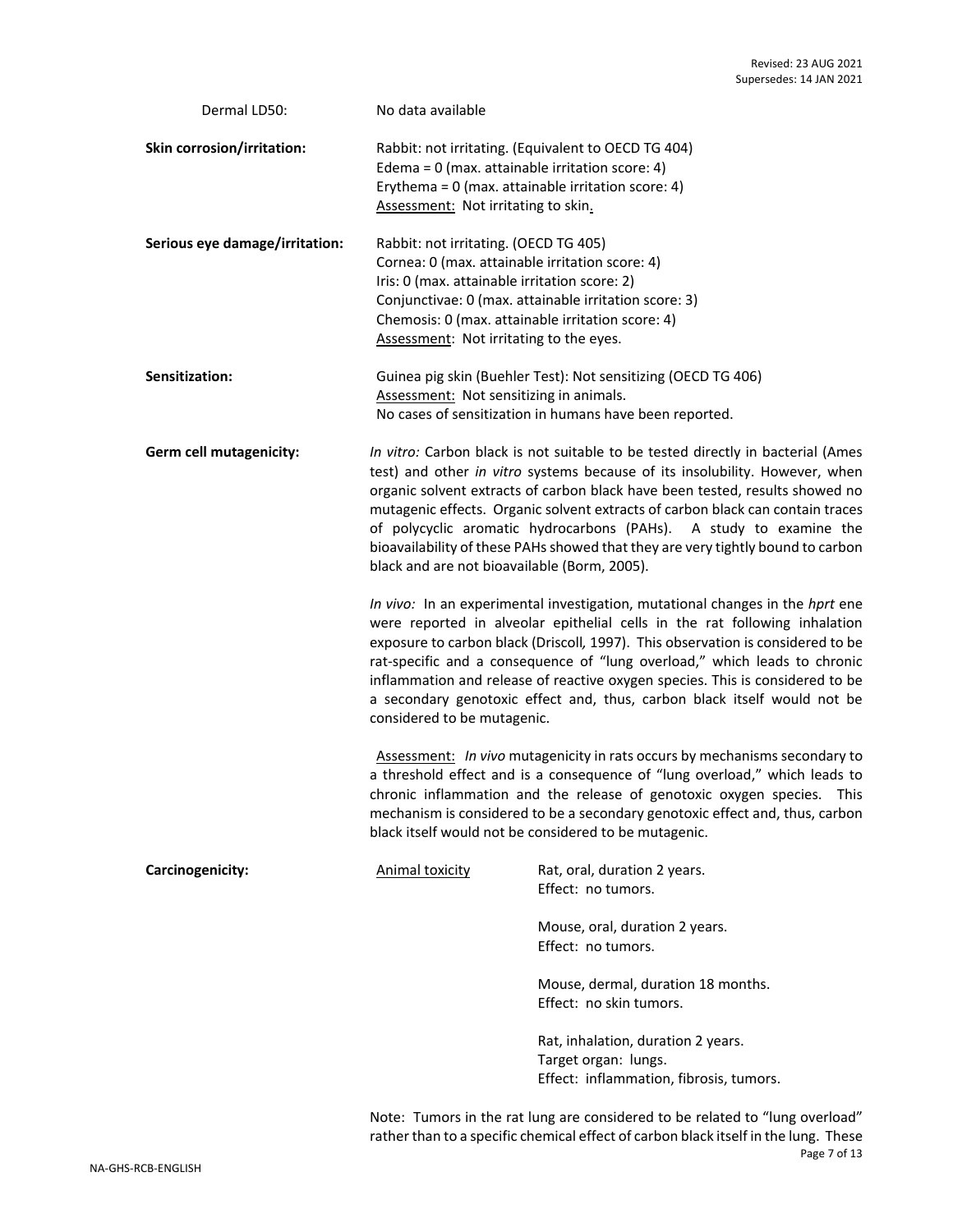effects in rats have been reported in many studies on other poorly soluble inorganic particles and appear to be rat specific (ILSI, 2000). Tumors have not been observed in other species (i.e., mouse and hamster) for carbon black or other poorly soluble particles under similar circumstances and study conditions.

#### Mortality studies (human data)

A study on carbon black production workers in the UK (Sorahan, 2001) found an increased risk of lung cancer in two of the five plants studied; however, the increase was not related to the dose of carbon black. Thus, the authors did not consider the increased risk in lung cancer to be due to carbon black exposure. A German study of carbon black workers at one plant (Morfeld, 2006; Buechte, 2006) found a similar increase in lung cancer risk but, like the Sorahan, 2001 (UK study), found no association with carbon black exposure. A large US study of 18 plants showed a reduction in lung cancer risk in carbon black production workers (Dell*,* 2006). Based upon these studies, the February 2006 Working Group at the International Agency for Research on Cancer (IARC) concluded that the human evidence for carcinogenicity was *inadequate* (IARC, 2010).

Since the IARC evaluation of carbon black, Sorahan and Harrington (2007) have re-analyzed the UK study data using an alternative exposure hypothesis and found a positive association with carbon black exposure in two of the five plants. The same exposure hypothesis was applied by Morfeld and McCunney (2009) to the German cohort; in contrast, they found no association between carbon black exposure and lung cancer risk and, thus, no support for the alternative exposure hypothesis used by Sorahan and Harrington.

Overall, as a result of these detailed investigations, no causative link between carbon black exposure and cancer risk in humans has been demonstrated.

#### IARC cancer classification

In 2006 IARC re-affirmed its 1995 finding that there is *"inadequate evidence"* from human health studies to assess whether carbon black causes cancer in humans. IARC concluded that there is *"sufficient evidence*" in experimental animal studies for the carcinogenicity of carbon black. IARC's overall evaluation is that carbon black is *"possibly carcinogenic to humans (Group 2B)".* This conclusion was based on IARC's guidelines, which generally require such a classification if one species exhibits carcinogenicity in two or more animal studies (IARC, 2010).

Solvent extracts of carbon black were used in one study of rats in which skin tumors were found after dermal application and several studies of mice in which sarcomas were found following subcutaneous injection. IARC concluded that there was *"sufficient evidence"* that carbon black extracts can cause cancer in animals (Group 2B).

#### ACGIH cancer classification

Confirmed Animal Carcinogen with Unknown Relevance to Humans (Category A3 Carcinogen).

Assessment: Applying the guidelines of self-classification under the Globally Harmonized System of Classification and Labeling of Chemicals, carbon black is not classified as a carcinogen. Lung tumors are induced in rats as a result of repeated exposure to inert, poorly soluble particles like carbon black and other poorly soluble particles. Rat tumors are a result of a secondary non-genotoxic mechanism associated with the phenomenon of lung overload. This is a species-specific mechanism that has questionable relevance for classification in humans. In support of this opinion, the CLP Guidance for Specific Target Organ Toxicity – Repeated Exposure (STOT-RE), cites lung overload under mechanisms not relevant to humans. Human health studies show that exposure to carbon black does not increase the risk of carcinogenicity.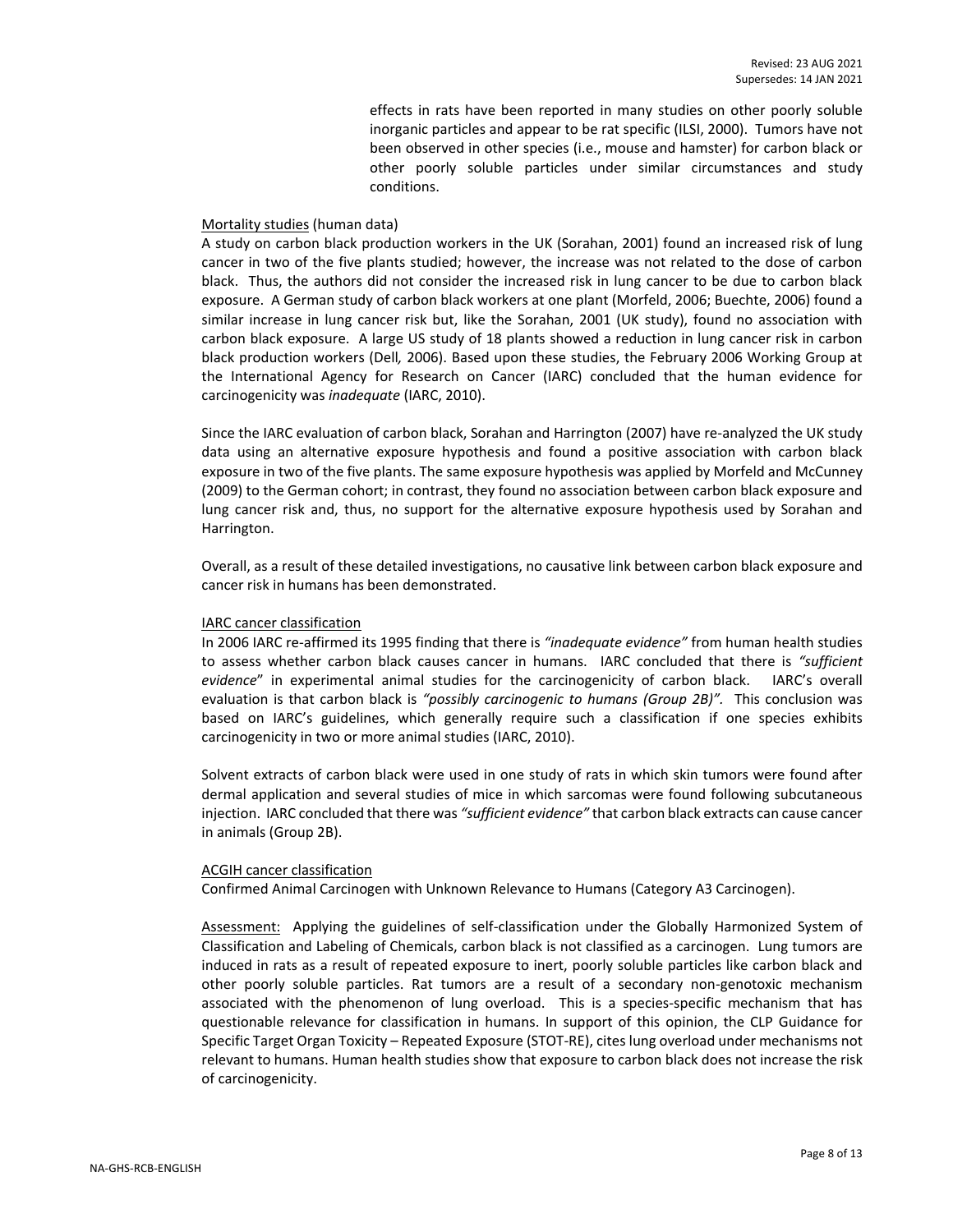**Reproductive and developmental toxicity:** Assessment: No effects on reproductive organs or fetal development have been reported in long-term repeated dose toxicity studies in animals.

**Specific target organ toxicity – single exposure (STOT-SE):** Assessment: Based on available data, specific

target organ toxicity is not expected after single oral, single inhalation, or single dermal exposure.

#### **Specific target organ toxicity – repeated exposure (STOT-RE):**

Animal toxicity Repeated dose toxicity: inhalation (rat), 90 days, No Observed Adverse Effect Concentration (NOAEC) = 1.1 mg/m<sup>3</sup> (respirable)

Target organ/effects at higher doses are lung inflammation, hyperplasia, and fibrosis.

Repeated dose toxicity: oral (mouse), 2 yrs, No Observed Effect Level (NOEL) = 137 mg/kg (body wt.)

Repeated dose toxicity: oral (rat), 2 yrs, NOEL = 52 mg/kg (body wt.)

Although carbon black produces pulmonary irritation, cellular proliferation, fibrosis, and lung tumors in the rat under conditions of lung overload, there is evidence to demonstrate that this response is principally a species-specific response that is not relevant to humans.

#### Morbidity studies (human data)

Results of epidemiological studies of carbon black production workers suggest that cumulative exposure to carbon black may result in small, non-clinical decrements in lung function. A U.S. respiratory morbidity study suggested a 27 ml decline in FEV<sub>1</sub> from a 1 mg/m<sup>3</sup> 8 hour TWA daily (inhalable fraction) exposure over a 40-year period (Harber, 2003). An earlier European investigation suggested that exposure to 1 mg/m<sup>3</sup> (inhalable fraction) of carbon black over a 40-year working lifetime would result in a 48 ml decline in  $FEV<sub>1</sub>$  (Gardiner, 2001). However, the estimates from both studies were only of borderline statistical significance. Normal age-related decline over a similar period of time would be approximately 1200 ml.

In the U.S. study, 9% of the highest non-smokers exposure group (in contrast to 5% of the unexposed group) reported symptoms consistent with chronic bronchitis. In the European study, methodological limitations in the administration of the questionnaire limit the conclusions that can be drawn about reported symptoms. This study, however, indicated a link between carbon black and small opacities on chest films, with negligible effects on lung function.

#### Assessment:

**Inhalation** - Applying the guidelines of self-classification under GHS, carbon black is not classified under STOT-RE for effects on the lung. Classification is not warranted on the basis of the unique response of rats resulting from "lung overload" following exposure to poorly soluble particles such as carbon black. The pattern of pulmonary effects in the rat, such as inflammation and fibrotic responses, are not observed in other rodent species, non-human primates, or humans under similar exposure conditions. Lung overload does not appear to be relevant for human health. Overall, the epidemiological evidence from well-conducted investigations has shown no causative link between carbon black exposure and the risk of non-malignant respiratory disease in humans. A STOT-RE classification for carbon black after repeated inhalation exposure is not warranted.

**Oral:** Based on available data, specific target organ toxicity is not expected after repeated oral exposure.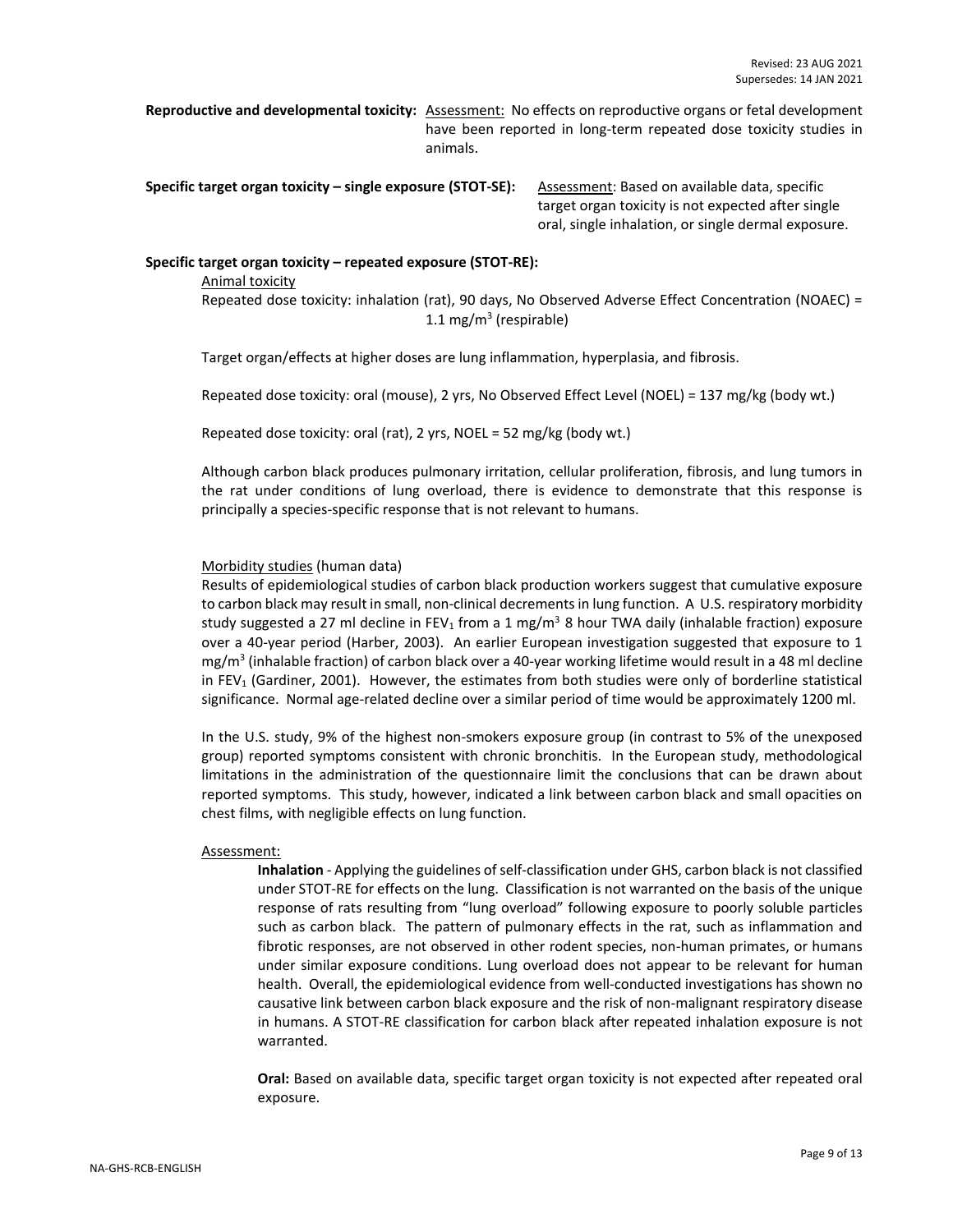**Dermal:** Based on available data and the chemical-physical properties (insolubility, low absorption potential), specific target organ toxicity is not expected after repeated dermal exposure.

**Aspiration hazard:** Assessment: Based on industrial experience and the available data, no aspiration hazard is expected.

|      | <b>SECTION 12: Ecological information</b>                                                                       |  |                                                                                                             |  |  |  |  |
|------|-----------------------------------------------------------------------------------------------------------------|--|-------------------------------------------------------------------------------------------------------------|--|--|--|--|
| 12.1 | Toxicity                                                                                                        |  |                                                                                                             |  |  |  |  |
|      | Aquatic toxicity:                                                                                               |  |                                                                                                             |  |  |  |  |
|      | Acute fish toxicity:                                                                                            |  | LC0 (96 h) 1000mg/l, Species: Brachydanio rerio (zebrafish), Method:<br>OECD Guideline 203                  |  |  |  |  |
|      | Acute invertebrate toxicity:                                                                                    |  | EC50 (24 h) > 5600 mg/l, Species: Daphnia magna (waterflea),<br>Method: OECD Guideline 202                  |  |  |  |  |
|      | Acute algae toxicity:                                                                                           |  | EC50 (72 h) >10,000 mg/l, NOEC 10,000 mg/l, Species: Scenedesmus<br>subspicatus, Method: OECD Guideline 201 |  |  |  |  |
|      | Activated sludge:                                                                                               |  | ECO (3 h) > 400 mg/l, EC10 (3h): ca. 800 mg/l, Method: DEV L3 (TTC<br>test)                                 |  |  |  |  |
| 12.2 | Persistence and degradability                                                                                   |  | Not soluble in water. Expected to remain on soil surface. Not expected to degrade.                          |  |  |  |  |
| 12.3 | <b>Bioaccumulative potential</b>                                                                                |  | Not expected because of the physicochemical properties of the substance.                                    |  |  |  |  |
| 12.4 | Mobility in soil<br>Not expected to migrate. Insoluble.                                                         |  |                                                                                                             |  |  |  |  |
| 12.5 | Results of PBT and vPvB assessment<br>Carbon black is not a PBT or a vPvB.                                      |  |                                                                                                             |  |  |  |  |
| 12.6 | Other adverse effects<br>Not available.                                                                         |  |                                                                                                             |  |  |  |  |
|      | <b>SECTION 13: Disposal considerations</b>                                                                      |  |                                                                                                             |  |  |  |  |
| 13.1 | Product should be disposed of in accordance with the regulations issued by the appropriate federal, provincial, |  |                                                                                                             |  |  |  |  |
|      | Canada:<br>USA:                                                                                                 |  | Not a hazardous waste under provincial regulations<br>Not a hazardous waste under U.S. RCRA, 40 CFR 261.    |  |  |  |  |
| 13.2 | Container/Packaging disposal                                                                                    |  |                                                                                                             |  |  |  |  |

Empty packaging must be disposed of in accordance with national and local laws.

### *SECTION 14: Transport information*

The International Carbon Black Association organized the testing of seven ASTM reference carbon blacks according to the UN method, Self-Heating Solids. All seven reference carbon blacks were found to be "Not a self-heating substance of Division 4.2." The same carbon blacks were tested according to the UN method, Readily Combustible Solids and found to be "Not a readily combustible solid of Division 4.1;" under current UN Recommendations on the Transport of Dangerous Goods.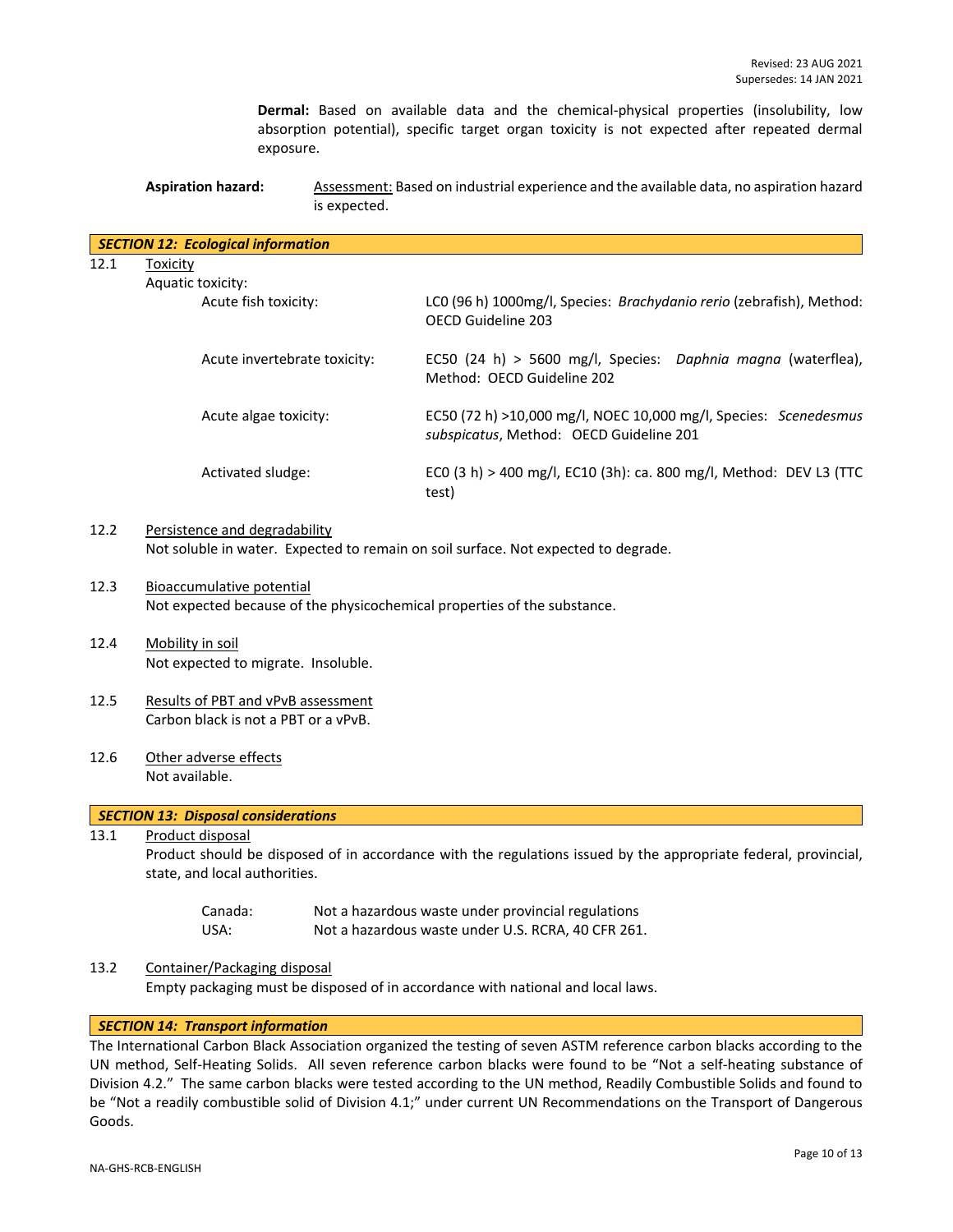The following organizations do not classify carbon black as a "hazardous cargo" if it is "carbon, non-activated, mineral origin." Birla Carbon's carbon black products meet this definition.

|      | <b>DOT</b>                   | <b>IMDG</b>                                                       | RID                                                              | <b>ADR</b> | ICAO (air) | <b>IATA</b> |  |
|------|------------------------------|-------------------------------------------------------------------|------------------------------------------------------------------|------------|------------|-------------|--|
|      | 14.1<br>14.2<br>14.3<br>14.4 | UN/ID No<br>Proper shipping name<br>Hazard class<br>Packing group | Not regulated<br>Not regulated<br>Not regulated<br>Not regulated |            |            |             |  |
|      |                              | <b>SECTION 15: Regulatory information</b>                         |                                                                  |            |            |             |  |
| 15.1 | USA:                         | <b>Hazard Classification</b><br>OSHA (29 CFR 1910.1200):          |                                                                  | Hazardous  |            |             |  |

| USA:    | OSHA (29 CFR 1910.1200): | Hazardous     |
|---------|--------------------------|---------------|
| Mexico: | NOM-018-STPS-2000:       | Not hazardous |
| Canada: | <b>WHMIS 2015:</b>       | Hazardous     |

#### International Inventories

Carbon black, CAS number 1333-86-4, appears on the following inventories:

| Australia:   | <b>AICS</b>                   |
|--------------|-------------------------------|
| Canada:      | DSL.                          |
| China:       | <b>IECSC</b>                  |
| Europe (EU): | EINECS (EINECS-RN: 215-609-9) |
| Japan:       | <b>ENCS</b>                   |
| Korea:       | KECI                          |
| Philippines: | <b>PICCS</b>                  |
| Taiwan:      | <b>TCSI</b>                   |
| New Zealand: | <b>NZIOC</b>                  |
| USA:         | TSCA                          |
|              |                               |

#### United States

SARA 313 (TRI): Carbon black is not a SARA 313 chemical.

The reporting threshold for 21 Polycyclic Aromatic Compounds (PACs) has been lowered to 100 pounds per year manufactured, processed, or otherwise used. (64 Fed. Reg. 58666 (Oct. 29, 1999).) The 100 pounds/yr applies to the cumulative total of 21 specific PACs. Section 1.5.1 indicates that the *de minimis* exemption (i.e., disregarding amounts less than 0.1%) has been eliminated for PACs. Carbon black may contain certain of these PACs and the user is advised to evaluate their own TRI reporting responsibilities. (Note: Benzo (g,h,i) perylene is listed separately and has a 10 lb. reporting threshold.)

SARA 311/312: applies if carbon black is present at any one time in amounts equal to or greater than 10,000 pounds.

| Immediate health hazard:           | No. |
|------------------------------------|-----|
| Delayed (chronic) health hazard:   | Yes |
| Sudden release of pressure hazard: | No. |
| Reactive hazard:                   | No. |

California Safe Drinking Water and Toxics Enforcement Act of 1986 (Proposition 65): "Carbon black (airborne, unbound particles of respirable size)" is a California Proposition 65 listed substance. Certain polycyclic aromatic hydrocarbons (PAHs) that may be found adsorbed onto the surface of carbon black are California Proposition 65 listed substances. Certain metals, including arsenic, cadmium, lead, mercury, and nickel, may be present on and/or in carbon black and are California Proposition 65 listed substances. "Carbon-black extracts" is a California Proposition 65 listed substance.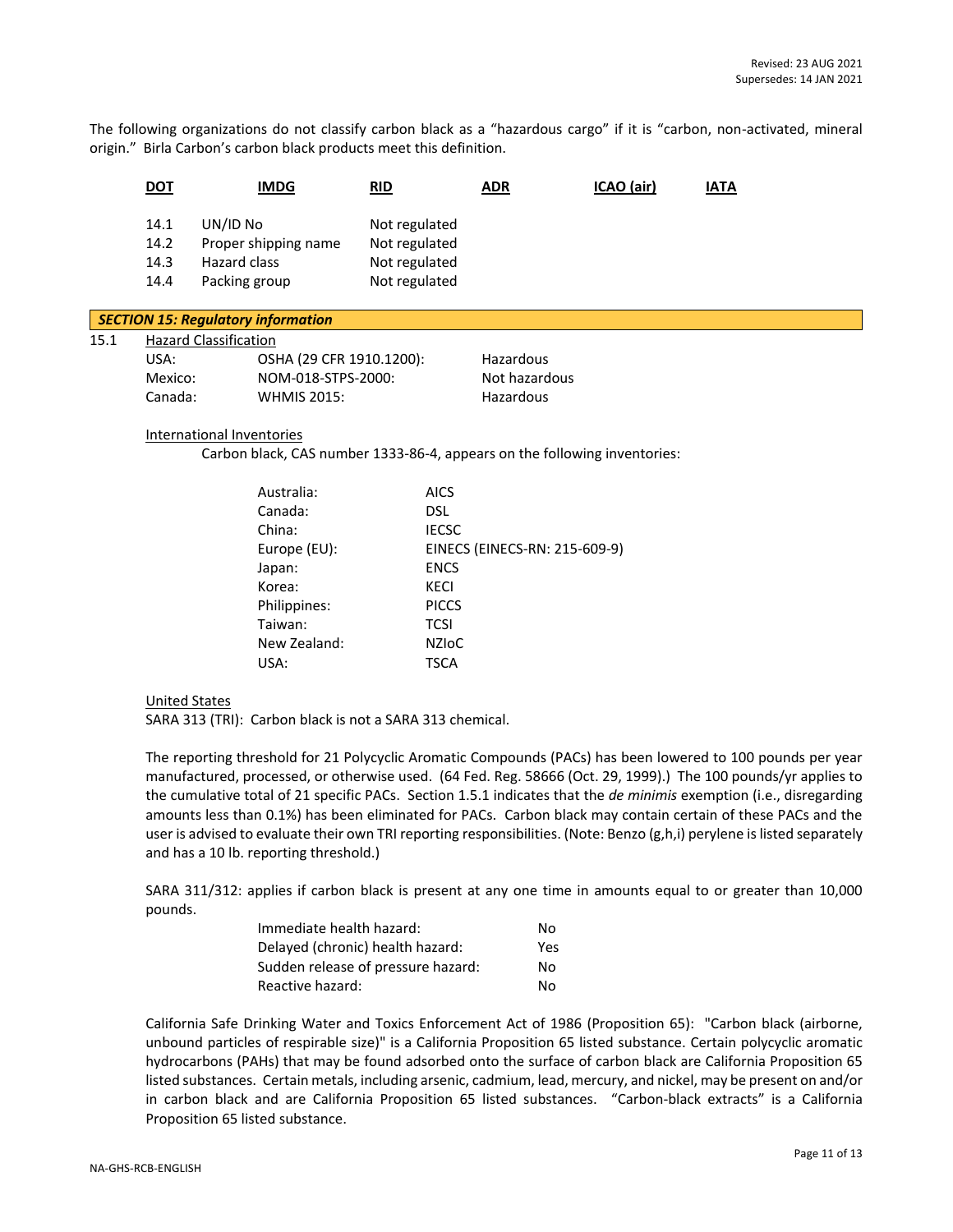Canada

Worker Hazardous Material Information System (WHMIS), Classification Combustible Dust

Statement of Equivalence: "This product has been classified in accordance with the hazard criteria of the Controlled Products Regulations and MSDS/SDS contains all the information required by the Controlled Products Regulations."

Ingredients Disclosure List: Contains carbon black. See Section 2.

| <b>SECTION 16: Other Information</b> |                                  |                                    |                                  |  |  |
|--------------------------------------|----------------------------------|------------------------------------|----------------------------------|--|--|
| <b>Contact Information</b>           |                                  |                                    |                                  |  |  |
| Birla Carbon U.S.A., Inc.            | Birla Carbon Brasil Ltda.        | Birla Carbon Egypt S.A.E.          | Birla Carbon China (Weifang)     |  |  |
| 370 Columbian Chemicals Lane         | Estrada Renê Fonseca S/N         | El-Nahda Road                      | Co., Ltd.                        |  |  |
| Franklin, LA 70538-1149, U.S.A.      | Cubatão SP Brazil                | Amreya, Alexandria, Egypt          | Binhai Economic Development      |  |  |
| Telephone +1 337 836 5641            | CEP 11573-904                    | +20 3 47 70 102                    | Zone                             |  |  |
|                                      | PABX Operator +55 13 3362 7100   |                                    | Weifang, Shandong, 262737,       |  |  |
|                                      |                                  |                                    | <b>PRC</b>                       |  |  |
|                                      |                                  |                                    | Telephone +86 (0536) 530 5978    |  |  |
| Birla Carbon U.S.A., Inc.            | Birla Carbon Italy S.R.L.        | Birla Carbon India Private Limited | Birla Carbon China (Jining) Co.  |  |  |
| 3500 South Road S                    | Via S Cassiano, 140              | K-16, Phase II, SIPCOT Industrial  | Ltd.                             |  |  |
| Ulysses, KS 67880-8103, U.S.A.       | I - 28069 San Martino di Trecate | Complex                            | No. 6, Chenguang Road, Jibei     |  |  |
| Telephone +1 620 356 3151            | (NO) Italy                       | Gummidipoondi-601201               | High-Tech Industry Park Zone     |  |  |
|                                      | Telephone +39 0321 7981          | Dist: Thiruvallur, Tamil Nadu      | Jining City, Shandong Province   |  |  |
|                                      |                                  | India                              | The People's Republic of China,  |  |  |
|                                      |                                  | +91 44 279 893 01                  | 272000                           |  |  |
|                                      |                                  |                                    | Telephone +86 (0537) 677 9018    |  |  |
| Birla Carbon Canada Ltd.             | Birla Carbon Hungary Ltd.        | Birla Carbon India Private Limited | Birla Carbon Korea Co., Ltd.     |  |  |
| 755 Parkdale Ave. North              | H - 3581 Tiszaújváros            | Village Lohop, Patalganga,         | #1-3, Ulha-Dong                  |  |  |
| P.O. Box 3398, Station C             | P.O.B. 61, Hungary               | Taluka: Khalapur                   | Yeosu city, cheonnam 555-290,    |  |  |
| Hamilton, Ontario L8H 7M2            | Telephone +36 49 544 000         | Dist.: Raigad 410207               | Korea                            |  |  |
| Canada                               |                                  | Maharashtra, India                 | Telephone 82-61-688-3330         |  |  |
| Telephone +1 905 544 3343            |                                  | +91 22 2192 250133                 |                                  |  |  |
| Birla Carbon Brasil Ltda.            | Birla Carbon Spain, S.L.U.       | Birla Carbon India Private Limited | Birla Carbon Thailand Public Co. |  |  |
| Via Frontal km, 1, S/N. Polo         | Carretera Gajano-Pontejos        | Murdhwa Industrial Area            | Ltd.                             |  |  |
| Petroquimico                         | 39792 Gajano, Cantabria          | P.O. Renukook, Dist: Sonebhadra    | 44 M.1, T. Posa, A. Muang        |  |  |
| Camacari Bahia Brazil                | Apartado 283, Santander, Spain   | $U.P. Pin - 231217$                | Angthong 14000                   |  |  |
| CEP 42.810-320                       | Telephone +34 942 503030         | India                              | +66 35 672 150-4                 |  |  |
| Telephone +55 71 3616 1100           |                                  | +91 5446 252 387/88/89/90/91       |                                  |  |  |

#### References:

Borm, P.J.A., Cakmak, G., Jermann, E., Weishaupt C., Kempers, P., van Schooten,FJ., Oberdorster, G., Schins, RP. (2005) Formation of PAH-DNA adducts after in-vivo and vitro exposure of rats and lung cell to different commercial carbon blacks. Tox.Appl. Pharm. 1:205(2):157-67.

Buechte, S, Morfeld, P, Wellmann, J, Bolm-Audorff, U, McCunney, R, Piekarski, C. (2006) Lung cancer mortality and carbon black exposure – A nested case-control study at a German carbon black production plant. J.Occup. Env.Med. 12: 1242-1252.

Dell, L, Mundt, K, Luipold, R, Nunes, A, Cohen, L, Heidenreich, M, Bachand, A. (2006) A cohort mortality study of employees in the United States carbon black industry. J.Occup. Env. Med. 48(12): 1219-1229.

Driscoll KE, Deyo LC, Carter JM, Howard BW, Hassenbein DG and Bertram TA (1997) Effects of particle exposure and particleelicited inflammatory cells on mutation in rat alveolar epithelial cells. Carcinogenesis 18(2) 423-430.

Gardiner K, van Tongeren M, Harrington M. (2001) Respiratory health effects from exposure to carbon black: Results of the phase 2 and 3 cross sectional studies in the European carbon black manufacturing industry. Occup. Env. Med. 58: 496-503.